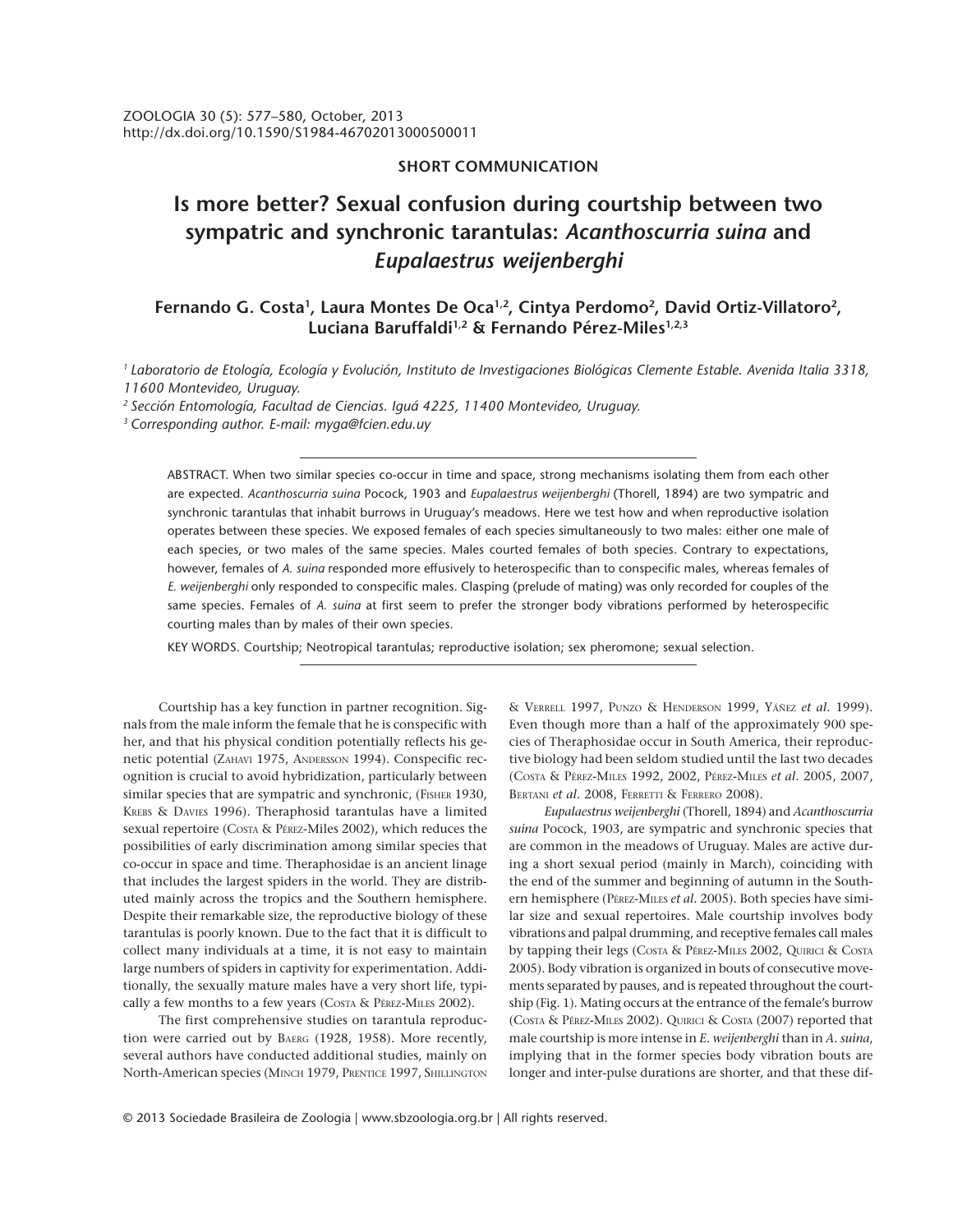

Figure 1. Male of *E. weijenberghi* courting at the entrance of the female's burrow. Note the dense whitish silk mat covering the soil.

ferences in seismic communication might contribute to maintain reproductive isolation between these two sympatric and synchronic tarantulas.

Previous observations on *E. weijenberghi* and *A. suina* suggest that males may misunderstand female sex pheromones and court heterospecifically (R.Postiglioni, F.G. Costa & F. Pérez-Miles unpub. data). Furthermore, occasional observations indicate that females of *A. suina* frequently call for courting males of *E. weijenberghi*. In the present study we determine in which phase of the courtship the confusion occurs between both tarantula species and test whether females of each species prefer conspecific or heterospecific courting males when they are simultaneously given the choice of both. This information might contribute to the understanding of the mechanisms underlying the sexual preferences and reproductive isolation between these remarkable tarantulas.

We used 10 females and 20 males of each species, collected in Salinas Norte, Southern Canelones, Uruguay. Adult males were collected during March 2009, whereas females had been reared in the laboratory for at least two years, had molted at the beginning of 2009, and were sexually receptive. We carried out the experiments during March-April 2009, coinciding with the reproductive period of the species. We designed our experiment with four groups, each with 10 trials. In each experiment, two males were exposed simultaneously to a female. In group AAA, a female of *A. suina* was exposed to two conspecific males; in EEE, a female of *E. weijenberghi* was exposed to two conspecific males; in AAE a female of *A. suina* was exposed to one male *A. suina* and other of *E. weijenberghi*; in EEA a female of *E. weijenberghi* was exposed to one male *E. weijenberghi* and other of *A. suina*. Each female was reused once after a week; in one trial we exposed the female to two conspecific males and in the other to two males, one of each species. Males were also reused once after a week, in one trial together with a conspecific male and in other with a heterospecific male. In order to prevent prior trials from influencing the results, half of the individuals had their first trial in conspecific combinations and half in heterospecific ones, while the inverse combination was used for the second trials.

We conducted all trials in the female's cage (glass terrarium of 50 x 15 cm of base, with a soil layer of 8 cm depth). Each female occupied a handmade burrow, simulating those observed in the field (PÉREZ-MILES *et al.* 2005). The female was placed in the terrarium at least one month before each observation. The burrow was located in the middle of the cage, against the glass wall, allowing the individual inside the burrow to be observed. Two observers controlled each trial. We carefully and simultaneously released the males on the opposite extremes of the terrarium and began the observations when the males made contact with the substrate. The observations were terminated after male-female clasping, or 30 minutes after the beginning of the trial. We prevented copulation by separating the couple after clasping. We monitored male body vibration, male-male aggressive interactions, female rejection (piston behavior and other rejecting actions), female call and clasping behavior. We also determined which male a female called, knowing that the call usually occurs about a second after male vibration (QUIRICI & COSTA 2005).

We analyzed the results with Past Statistical Package (HAM-MER *et al.* 2001. To compare frequencies, we used the Fisher exact probability test (two-tailed). We also used paired and non-paired Student t-tests to compare parametric data samples. We deposited voucher specimens of each sex and species at the Entomological Collection of Facultad de Ciencias, Montevideo, Uruguay.

Most males courted both intra and interspecifically after they made contact with the female's silk. Males of *E. weijenberghi* made equal numbers of courtship displays on the silk of *E. weijenberghi* (18 in 20 cases) and *A. suina* females (10 in 10), whereas males of *A. suina* displayed less vibration occurrences on interspecific (7 in 10) than on conspecific silk (20 in 20) (Fisher test  $p = 0.03$ ). We observed females calling in the four experimental groups (Table I). The females called conspecific males (immediately after his vibration) in the same number of trials, regardless of whether they were together with heterospecific or conspecific males. Females of *E. weijenberghi* called and clasped with the same frequency, regardless of whether they were exposed to conspecific or heterospecific males. By contrast, females

Table I. Number of trials in which behaviors occurred (from total ten trials per row). (AAA) Female *A. suina* with two conspecific males; (EEE) female *E. weijenberghi* with two conspecific males; (AAE) female *A. suina* with a male *A. suina*, and a male of *E. weijenberghi*; (EEA) female *E. weijenberghi* with a male of *E. weijenberghi* and a male of *A. suina*. Within parenthesis is given the distribution of behavior by species.

|     | Female call | Clasping | Rejection | Male-Male Attack |  |
|-----|-------------|----------|-----------|------------------|--|
| AAA |             |          |           |                  |  |
| EEE |             | 6        |           |                  |  |
| AAE | 10 (3A/7E)  |          | O         | 8 (7A/1E)        |  |
| EEA | 7 (7E/0A)   | 6(6E/OA) |           | 6(3E/3A)         |  |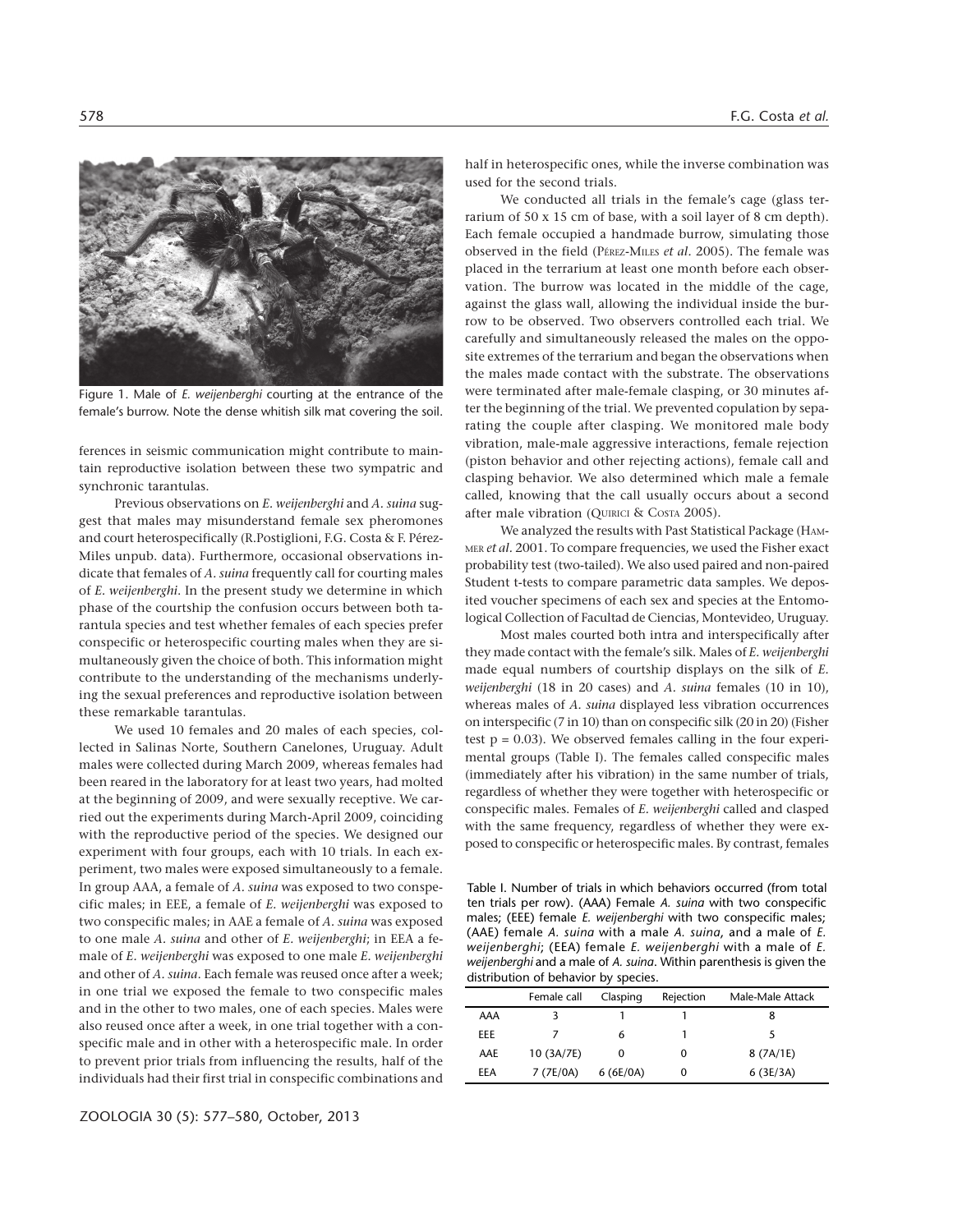of *A. suina* called more often in the presence of heterospecific males (Fisher test, p = 0.031). Females of *A. suina* called in response to the courtship of conspecific and heterospecific males, while females of *E. weijenberghi* only called after the courtship of conspecific males (Table I, Fisher test,  $p = 0.0098$ ).

Females of both species called conspecific males that performed body vibration in high or low frequencies, with no significant differences (Table II). Males of *A. suina* vibrated in higher frequencies towards conspecific females than towards heterospecific ones (paired t-test,  $t = 4.52$ ,  $p = 0.004$ ), whereas males *E. weijenberghi* did not change their vibration frequencies when exposed to heterospecific females (paired t-test, t = 0.78,  $p = 0.46$ .

We did not observe interspecific clasping in the trials. Clasping was more frequent in groups that included *E. weijenberghi* females (EEE and EEA) (in the limit of significance) than in groups including females of *A. suina* (Fisher test, p = 0.057). When we compared the occurrence of clasping between AAE and EEA, females of *E. weijenberghi* clasped in more trials than females of  $A$ . *suina* ( $P = 0.01$ ). Female rejection towards males was rare and was only observed in AAA and EEE (Table I).

Male-male attacks were frequent, but we did not observe injuries. Attacks consisted in assaults and pushes with the legs raised, as well as threats with open fangs, but no bites. Males of *A. suina* attacked other males in more trials than males of *E. weijenberghi*, but we did not observe significant difference in the global comparison ( $p = 0.35$ ) or in the interspecific encounters ( $p = 0.25$ ). No relationship was found between male attacks and clasping (Table I). Females did not attack any male.

Males of both tarantula species courted heterospecifically, suggesting that they are not able to discriminate between the sex pheromones and/or silk support of conspecific females and females of the sympatric species. Early isolation mechanisms, which are expected in sympatric species, were not detected under lab conditions. Also, *A. suina* females were seduced by heterospecific courtship and, surprisingly, called males of *E. weijenberghi* more frequently than conspecific males. Given that no heterospecific clasping occurred, we can deduct from our data that chemo-tactile recognition ensuring reproductive isolation occurs only when the mating pairs make physical contact. Nevertheless, two main questions remain to be answered: 1) Why do these sympatric, syntopic and synchronic species

have not developed earlier and more efficient isolation mechanisms?, and 2) Why do males of *E. weijenberghi* elicit more intense receptive response in females of *A. suina* compared to females from their own species?

The chemical characteristics of female sex pheromones are generally conservative in closely related groups of spiders (SCHULZ 2004, GASKET 2007). However, theraphosid sex pheromones have not been extensively studied. Although the species belong to different genera, their pheromones seem to be similar. Nevertheless, this is a supposition, because we have not exposed males to pheromones from females of both species simultaneously. Behavioral confusion was unexpected considering the cost and risk of courtship for these animals. Still, some *A. suina* males did not perform body vibration towards the heterospecific stimulus, and the others performed it at a lower frequency, suggesting that some kind of species-specific discrimination is in place. This was not the case for *E. weijenberghi* males. Males of both species have a very limited courtship repertoire, which involves body vibration and palpal drumming. Body vibration is more intense in *E. weijenberghi*, whereas palpal drumming is frequent only in *A. suina* (Costa & PÉREZ-MILES 2002).

The mechanisms mentioned above do not seem to be sufficient for an early isolation, at least for females of *A. suina*. Body vibration is a long-distance signal, whereas palpal drumming operates at short distances (QUIRICI & COSTA 2005). It is possible that both species have evolved in different environments and have distinct signal transmission requirements. While *A. suina* is found in meadows (homogeneous substrate) and in rocky hills (heterogeneous substrate), *E. weijenberghi* occurs only in meadows. The absence of early isolation barriers also suggest that these species have recently come in sympatry and synchrony, but there is no historical evidence to support this idea. The second question, regarding the intense response of *A. suina* females to heterospecific males, could be explained by the fact that body vibrations are more intense in males of *E. weijenberghi* (QUIRICI & COSTA 2007) and they could represent a supernormal stimulus for females of *A. suina*. Vigorous courtship is interpreted as an honest indicator of male genetic quality, which usually has a selective value for females (ZAHAVI 1975, ANDERSSON 1994).

Although males might be confused by the calls of heterospecific females, females seem not to use it to capture interspecific males. Sexual cannibalism is unusual in the two

Table II. Frequencies of bouts of body vibration (bouts per minute) performed by males during the first five minutes of courtship in the experimental groups (E = *E. weijenberghi*; A = *A. suina*). Data are presented as mean ± standard deviation and data number between parentheses. We discriminate between the frequencies of body vibration which determined female call and those which did not. (In EEE two males did not perform body vibration and in EEA three males *A. suina* did not perform body vibration).

| Female (group) | Males A. suing           |                     |                      | Males E. weijenberghi        |                          |                          |  |
|----------------|--------------------------|---------------------|----------------------|------------------------------|--------------------------|--------------------------|--|
|                | Total                    | Call                | No call              | Total                        | Call                     | No call                  |  |
| A (AAA)        | $1.58 \pm 0.83$ (20)     | $2.67 \pm 1.17(3)$  | $1.39 \pm 0.61$ (17) | $\qquad \qquad \blacksquare$ | $\overline{\phantom{0}}$ | $\overline{\phantom{0}}$ |  |
| A (AAE)        | $1.42 \pm 0.94(10)$      | $1.60 \pm 0.30$ (2) | $1.38 \pm 1.05$ (8)  | $1.76 \pm 1.19$ (10)         | $2.17 \pm 1.30$ (6)      | $1.15 \pm 0.77(4)$       |  |
| $E$ (EEE)      | $\overline{\phantom{0}}$ | -                   |                      | $1.31 \pm 0.50$ (18)         | $1.61 \pm 0.34$ (7)      | $1.11 \pm 0.50$ (11)     |  |
| E(EEA)         | $0.69 \pm 0.34$ (7)      | 0(0)                | $0.69 \pm 0.34$ (7)  | $1.98 \pm 0.64$ (10)         | $1.91 \pm 0.50$ (7)      | $2.13 \pm 1.01$ (3)      |  |

ZOOLOGIA 30 (5): 577–580, October, 2013